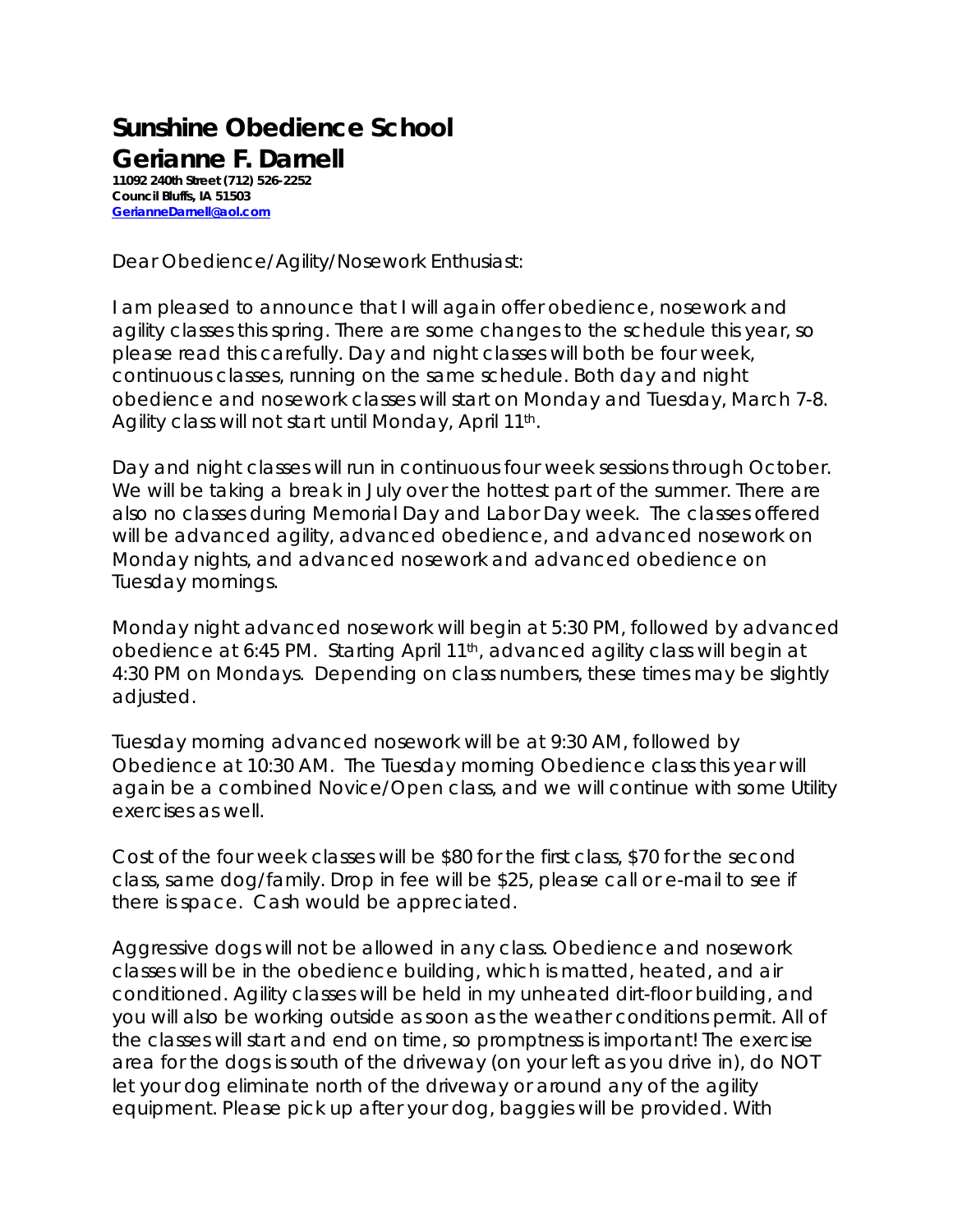so many dogs in the various classes, you \*must\* pick up after your dog, no exceptions, even in the dark, so you might want to bring a little flashlight early in the year when it could be dark after class. Be sure and park completely on the pavement and not on any of the grassy areas, especially this winter/spring when it will be so muddy. Please park close together to conserve parking space for those coming later. And if you're doing both obedience/nosework and agility on the same day/night, bring a separate pair of shoes, it gets ugly in the obedience room if you do agility and then walk through the snow and mud to do obedience or nosework inside. :-)

And, my very biggest "thing", do NOT drive up the driveway a hundred miles an hour. We have a lot of dogs, cats, and people that could be in the driveway at any given moment. And do be careful driving out, stop and look both ways, and then look again before you pull out of the driveway.

If there are any questions as to whether class will be held due to inclement weather, check your e-mail as I will be sending out a general announcement by 2 PM at the latest for evening classes and by 8 AM for morning classes. Except in \*very\* extreme heat (It's true, it IS cooler in the country!), class will most likely be held unless driving conditions are dangerous, and since the obedience building is air conditioned, heat will not be a criteria for canceling obedience or nosework class. Bad weather, of course, will be!

Class size is limited. Don't assume you've got a spot in class just because you have been in a previous class or told me at some point you wanted to do it, get your registration in ASAP. If you wish to enroll in obedience, agility and/or nosework class, please return the attached registration form and release form, and then please bring cash to the first class. Private lessons are always available and are \$60 an hour, \$35 for half an hour. The agility and obedience buildings are also available for rent for training, \$15 for either building, per person per hour.

I am looking forward to another great year of classes! If you have any questions, don't hesitate to e-mail or call me at (712) 526-2252.

thanks, Gerianne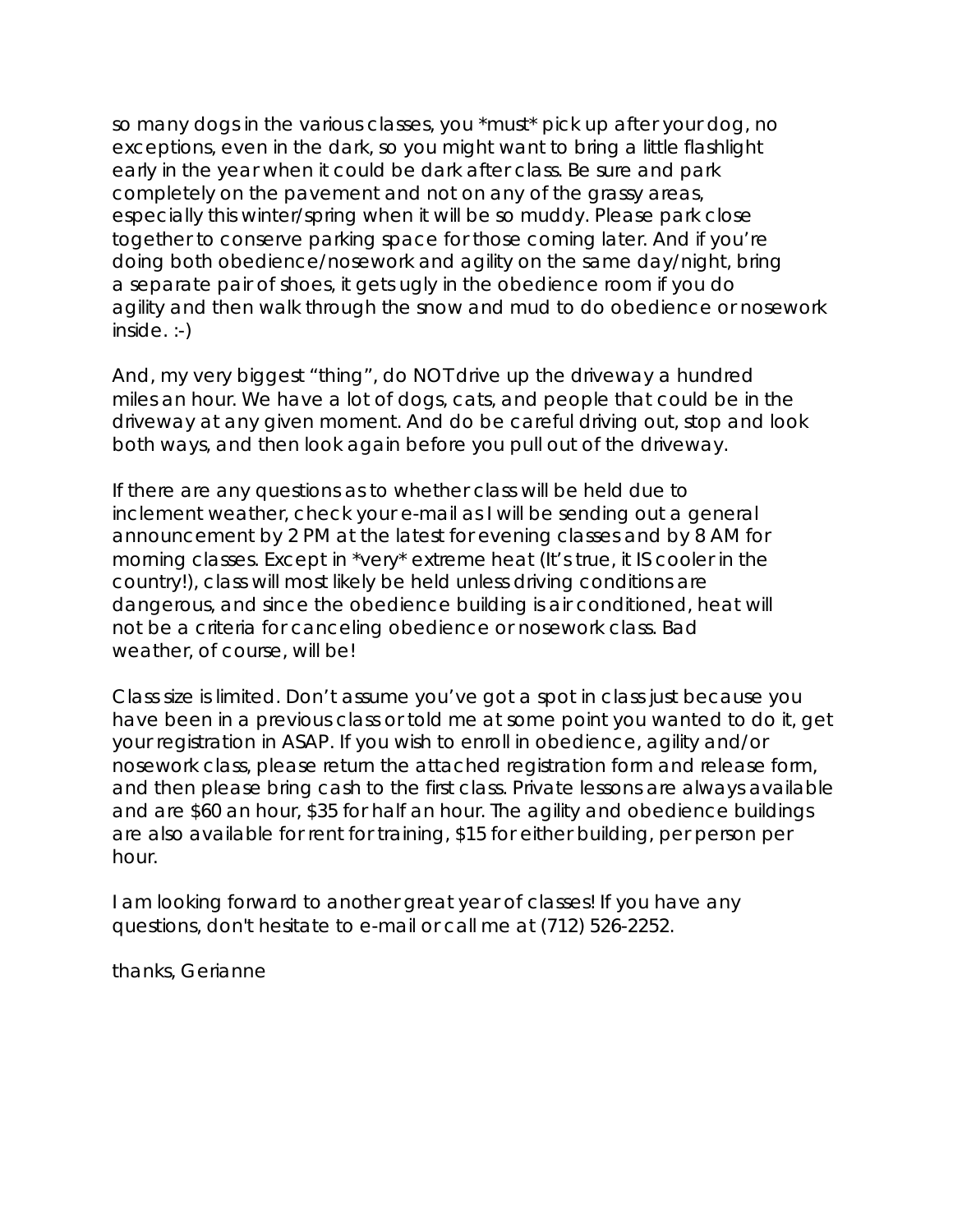Directions to Sunshine Obedience School:

Take I-80 to I-29 South. Take the Iowa School For The Deaf/Highway 92 exit. Turn right from the exit and go to the stoplight. This is the intersection of Highways 92 and 275. Turn right (south) on Highway 275 (also called Wabash Ave.) for 2.2 miles. Turn left onto the Pioneer Trail (also called G-66, which is a paved road.) Go four miles. Turn right onto 240th Street (gravel road). We are the fourth place on the right, the number is 11092. We are on top of the hill after the bike trail, there is a large, black mailbox.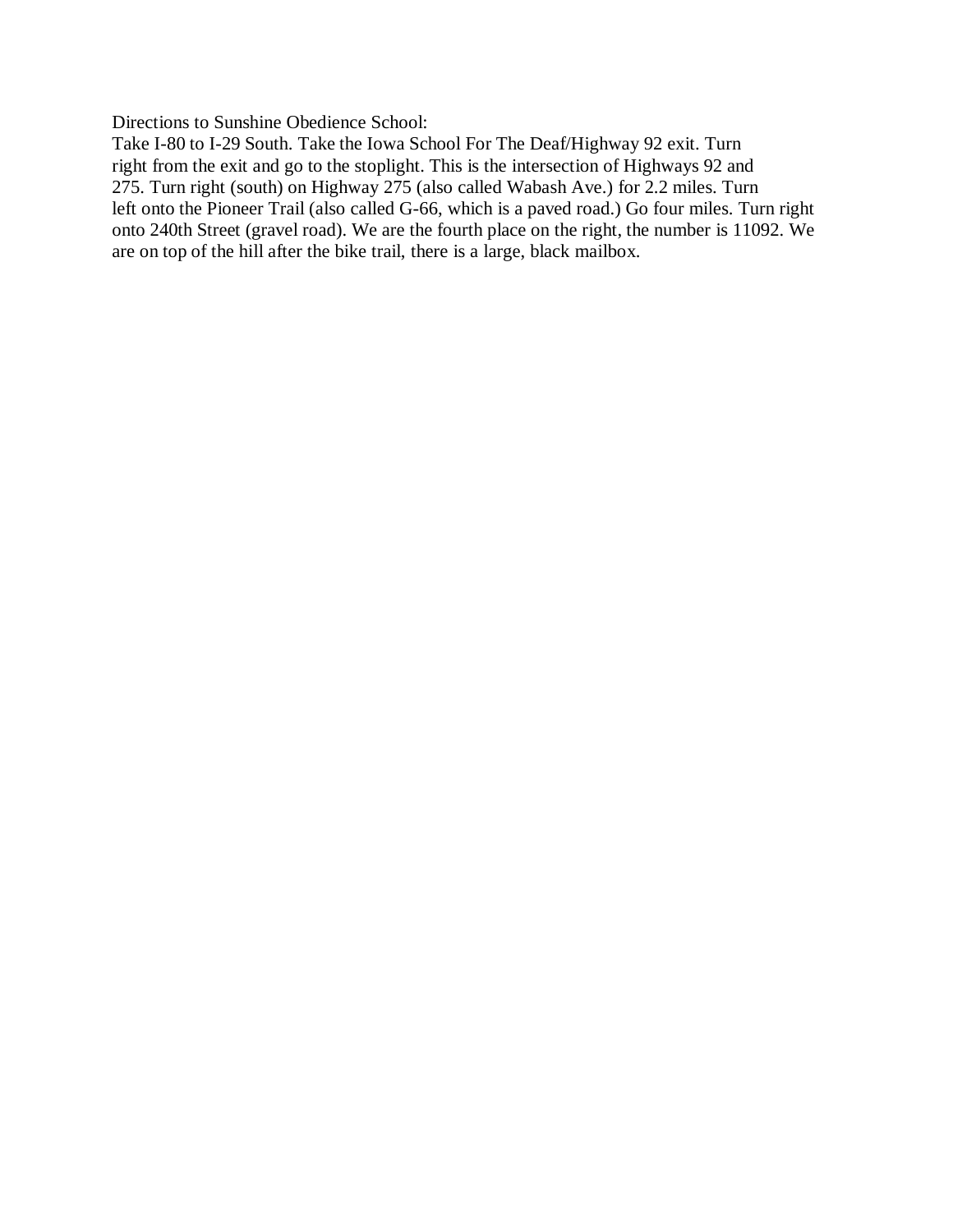| <b>Registration Form</b>                                                     |  |
|------------------------------------------------------------------------------|--|
|                                                                              |  |
|                                                                              |  |
|                                                                              |  |
|                                                                              |  |
|                                                                              |  |
| DAY TIME CLASSES - Four weeks, \$80 for first dog, \$70 for second dog/class |  |
| Advanced Nosework Class (Tuesday, 9:30 AM, starting 3/8):                    |  |
| Novice/Open/Beginning Utility (Tuesday, 10:30 AM, starting 3/8):             |  |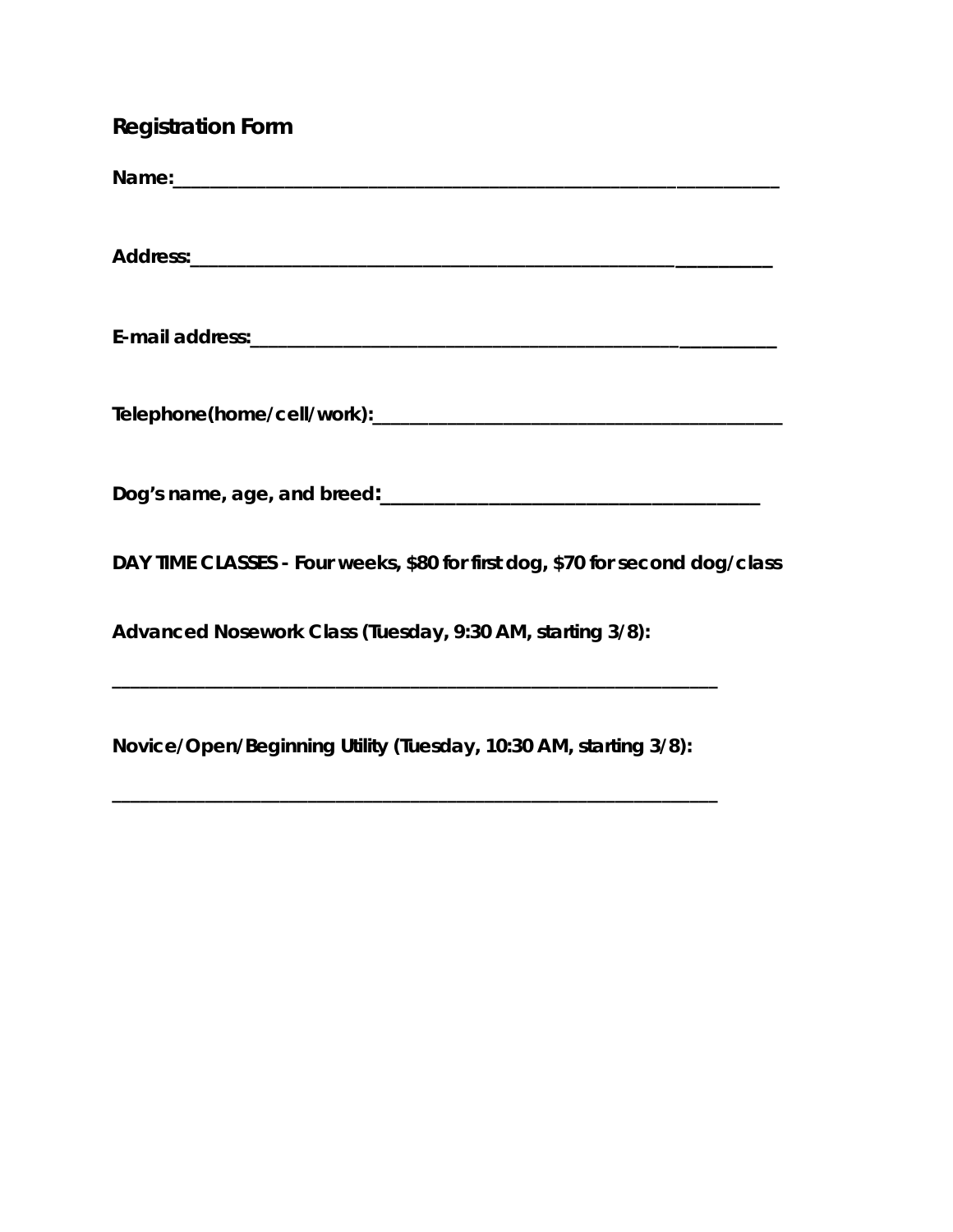**NIGHT TIME CLASSES – Four weeks, \$80 for first dog, \$70 for second dog/class**

**Agility Class (Monday, 4:30 PM, starting 4/11):** 

**Advanced Nosework Class (Monday, 5:30 PM, starting 3/7):** 

**\_\_\_\_\_\_\_\_\_\_\_\_\_\_\_\_\_\_\_\_\_\_\_\_\_\_\_\_\_\_\_\_\_\_\_\_\_\_\_\_\_\_\_\_\_\_\_\_\_\_\_\_\_\_\_\_\_\_\_\_\_\_\_\_\_\_\_**

**\_\_\_\_\_\_\_\_\_\_\_\_\_\_\_\_\_\_\_\_\_\_\_\_\_\_\_\_\_\_\_\_\_\_\_\_\_\_\_\_\_\_\_\_\_\_\_\_\_\_\_\_\_\_\_\_\_\_\_\_\_\_\_\_\_\_\_\_**

**Novice/Open/Beginning Utility (Monday, 6:45 PM, starting 3/7):** 

**\_\_\_\_\_\_\_\_\_\_\_\_\_\_\_\_\_\_\_\_\_\_\_\_\_\_\_\_\_\_\_\_\_\_\_\_\_\_\_\_\_\_\_\_\_\_\_\_\_\_\_\_\_\_\_\_\_\_\_\_\_\_\_\_\_**

**\_\_\_\_\_\_\_\_\_\_\_\_\_\_\_\_\_\_\_\_\_\_\_\_\_\_\_\_\_\_\_\_\_\_\_\_\_\_\_\_\_\_\_\_\_\_\_\_\_\_\_\_\_\_\_\_\_\_\_\_\_\_\_\_\_ Please return registration form and release form by mail and then bring class fee in cash to the first class to:** 

**Gerianne Darnell 11092 240th St. Council Bluffs, IA 51503**